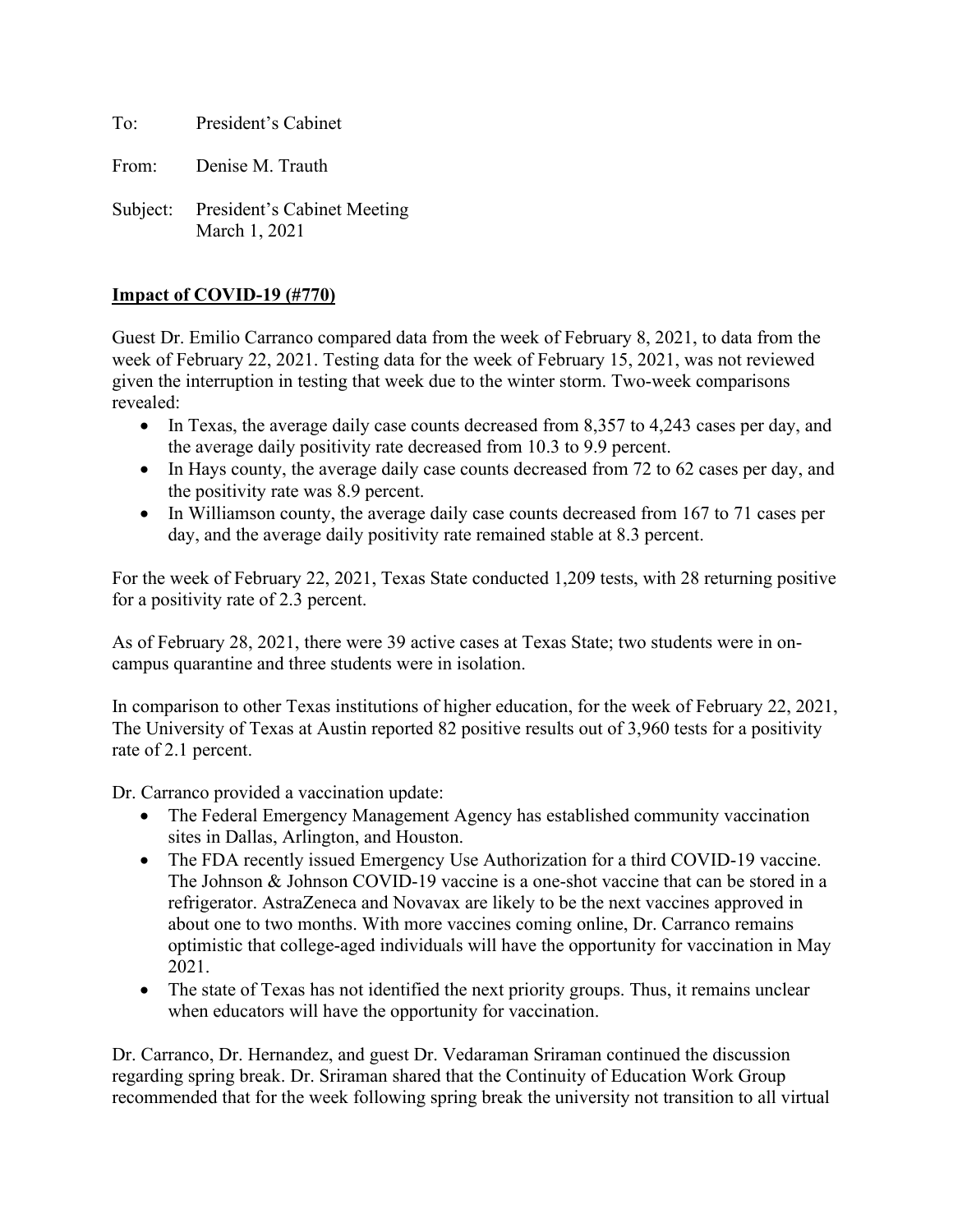instruction. Courses should be held according to the instructional delivery modality that was assigned at the beginning of the semester. Only on a case-by-case basis should faculty move classes to online/remote delivery after consulting with their department chair/school director.

Dr. Carranco reviewed the recommendations from the Health, Wellness, and Safety Work Group. The 12 current health and safety guidelines have been shown to work, as there has been no evidence of transmission on the campuses. Despite these guidelines, two additional mitigation strategies will be implemented:

- Messages to raise awareness about the latest CDC travel guidelines, and
- Encourage testing of faculty, staff, and students the week following spring break.

Cabinet members discussed student, faculty, and staff travel during spring break. Travel, especially by bus, plane, and train, increases the risk of transmission of COVID-19. While the CDC recommends that people not travel during this time, it is expected that some faculty, staff, and students will travel during spring break. University messaging will address how to travel safely and mitigate the spread upon return.

Dr. Lloyd discussed current travel restrictions for employers. Cabinet members agreed that all international and domestic travel remains canceled until further notice. Travel between the San Marcos and Round Rock Campuses or The Texas State University System Office in Austin is still permitted and does not require pre-approval. There is an exception process for essential travel approval. The traveler's Cabinet Officer must approve the travel. The rationale and qualification as essential travel must be detailed, and include safety and wellness protocols. This information will be posted to the Roadmap.

# **RTA: 3/22/21 Discuss employee travel guidance for fall 2021.**

Provost Bourgeois discussed whether face coverings will be required in fall 2021. It will likely depend on the number of people who get vaccinated prior to fall 2021 as well as guidance from the CDC, state public health authorities, and the Office of the Governor. Cabinet members will continue to monitor the situation and will make a decision at a future cabinet meeting.

Provost Bourgeois and Dr. Lloyd discussed whether to extend workplace modifications beyond May 31, 2021. This, too, will likely depend on the number of people who get vaccinated before the summer and the fall and guidance from federal and state agencies. Cabinet members will continue to monitor the situation and make a decision at a future cabinet meeting.

## **RTA: 4/5/2021 Discuss COVID-19 related workplace modifications.**

President Trauth discussed whether to require participants to produce a negative test upon checkin for summer camp programs offered at Texas State. To provide a layer of convenience for parents, Mr. Algoe suggested providing a COVID-19 rapid test during the check-in process. At a previous meeting, President's Cabinet members approved the hosting of summer camps at Texas State during summer 2021; however, the safety protocols still need to be finalized. President